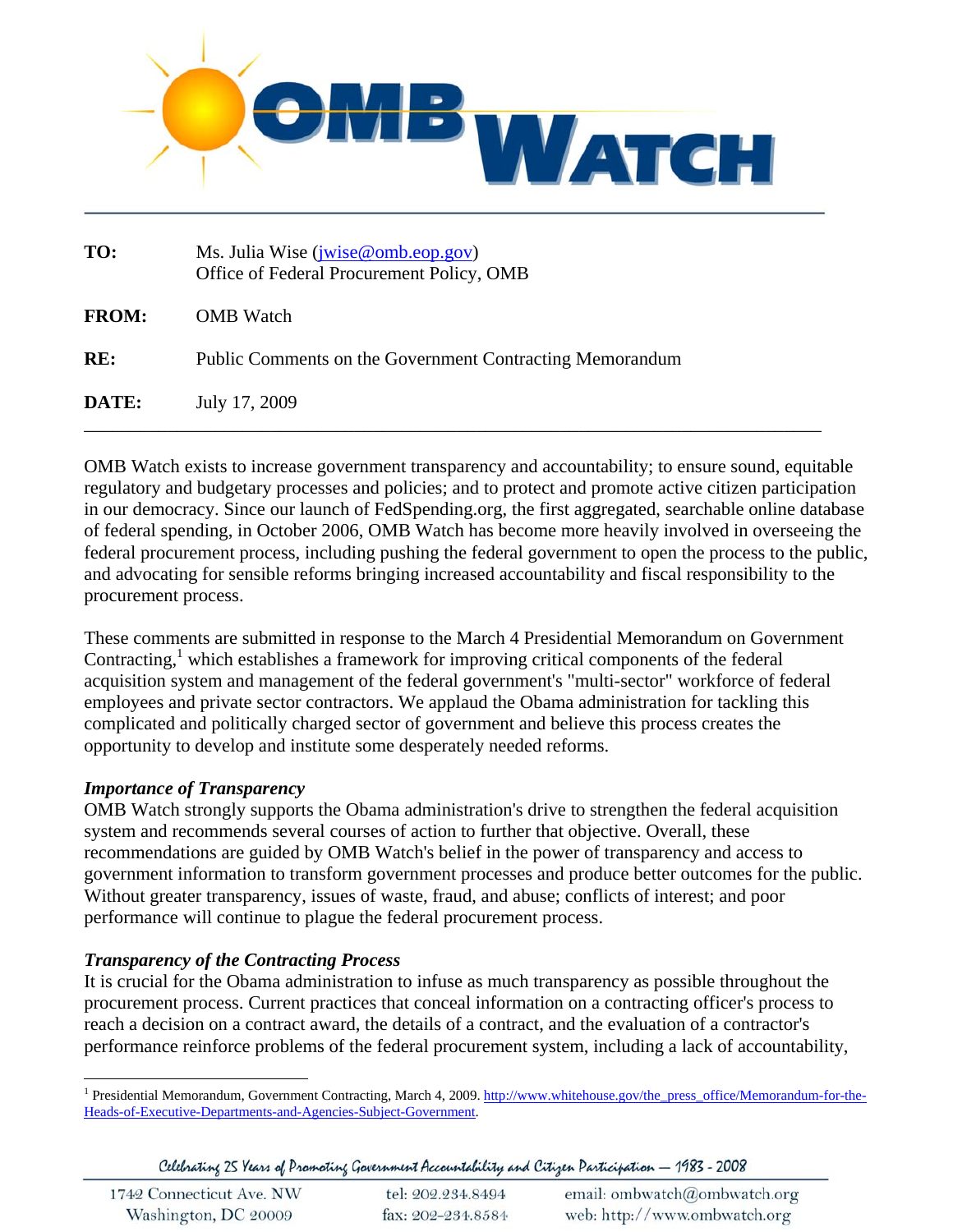resistance to reform, and abuse of the contracting process that results in waste and fraud. An open contracting process that includes details of the decision-making process, copies of enacted contracts, and more and better performance data would instill the impetus among agencies, contracting officers, and contractors to improve performance with the knowledge that the public will have access to information on their actions.

In order to fix these problems, the government should release more information about the processes contracting officers use to make contracting decisions. In addition, the government needs to require greater disclosure of information to the public about all contracts and contractors through an online, searchable database, and obligate agencies to make available performance data of contractors and other related information – such as contractors' compliance with workplace safety and environmental laws – to federal employees and the public. The federal government can disclosure this information through existing databases such as USASpending.gov, the Past Performance Information Retrieval System (PPIRS) and the newly mandated federal contractor integrity database.<sup>2</sup>

Currently, very little information about these parts of the federal procurement process is available to the public as both the PPIRS and new contractor integrity database are not made available to the public. In fact, Federal Acquisition Regulation (FAR) § 42.1503 requires that performance reviews "not be released to other than Government personnel and the contractor whose performance is being evaluated...." The rationale is that public release "of such information could cause harm both to the commercial interest of the Government and to the competitive position of the contractor being evaluated as well as impede the efficiency of Government operations."3

On the contrary, OMB Watch believes disclosure of such information – with pertinent safeguards to protect vital business information –would foster better and more extensive competition because both contractors and contracting officers would become more responsive to increased public scrutiny of contracting decisions and processes. This would not only help develop better performance and behavior from contractors, but also help to foster better decisions and behavior from federal contracting officers. More exposure of these decisions will further ensure the relationship between contractors and their lobbyists and federal employees does not violate federal ethics and conflict of interest regulations.

Additionally, opening the procurement process in this way is likely to encourage other contractors to submit more bids if they feel the merits of a bid, and not personal relationships or influence with contracting officials, determine the winner of a contract. Disclosure of this information will help to level the playing field in contract competitions by helping to ensure more contracts are competed and more contractors submit bids for those competitions.

### *Consolidation of Contracts*

1

It is essential for the federal government to loosen the current contractor oligopoly as much as possible to increase competition within the acquisition process. After years of mergers and acquisitions and an over-reliance on non-competitive contracts, especially within military contracting, a very small number of contractors receive a massively disproportionate share of federal contracting dollars. In FY 2008, the

<sup>&</sup>lt;sup>2</sup> For more information on USASpending.gov, visit **www.usaspending.gov**; for more information on the Past Performance Information Retrieval System, visit www.ppirs.gov; for more information on the federal contractor integrity database, see Public Law 110-417, Sec. 872, October 14, 2008. http://frwebgate.access.gpo.gov/cgi-bin/getdoc.cgi?dbname=110\_cong\_public\_laws&docid=f:publ417.110.pdf. FAR § 42.1503 Procedures. http://www.acquisition.gov/far/current/html/Subpart%2042\_15.html#wp1075411.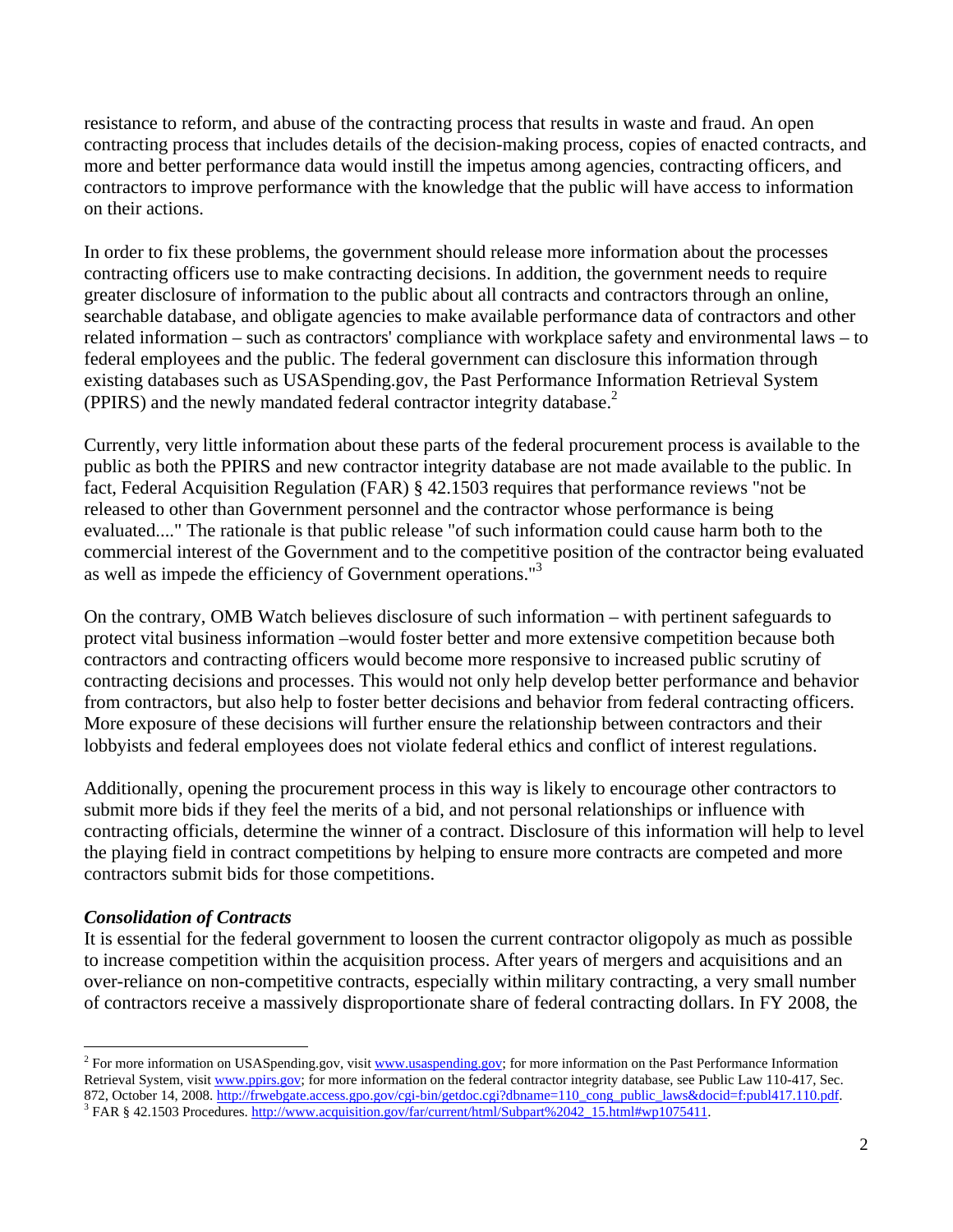top 25 government contractors, or 0.01%, (out of 193,259 total contractors) received 41.39 percent of all contracting dollars, according to USASpending.gov. The top 100 contractors received 58.32 percent of all contracting dollars.<sup>4</sup> This creates a reliance on certain contractors by the government and an inherently non-competitive system across some of the most expensive and important government procurements.

Without wading into difficult antitrust waters to breakup large contractors, the government can increase competition within the contracting process by de-bundling contract requirements. According to Scott Amey, general counsel at the Project on Government Oversight (POGO), the current practice of agencies lumping "together multiple goods and services exclude smaller businesses that could successfully provide one good or service, but are incapable of managing massive multi-part contracts." Moreover, Amey insists, "[b]reaking apart multi-supply or service contracts would also assist the government in reducing the multiple layers of subcontracting now prevalent in federal contracting...."5

Conventional wisdom dictates that de-bundling contracts would cost the government more money because it would prevent large contractors from using economies of scale to provide a good or service at a lower cost compared to a smaller competitor. OMB Watch believes, however, that the lack of competition for bundled contracts – due to the inability of smaller contractors to bid on massive multipart contracts – reduces the incentive for large contractors to provide the lowest possible cost to the government. In fact, use of multi-supply or service contracts "can drive up costs while adding little value" to the contract because large contractors act as a middleman – adding a fee for their services, of course – and employ an army of subcontractors to carry out the multiple part contract.<sup>6</sup>

To remedy this, the federal government must stipulate within FAR that all federal agencies must minimize use of multi-supply or service contracts. The regulation would provide impetus to contracting officers to limit multiple services and supply contracts, thereby introducing more competition within the procurement process by preventing the largest contractors from crowding out smaller and less wellconnected companies. Moreover, the regulation would help to drive down costs, as the absence of middleman fees would be reduced, and allow many more small companies to compete for a contract that used to be a piece of larger multiple part contract.

# *Contractor Performance Data*

Poor performance on past contracts should be a critical factor in awarding future contracts. Unfortunately, this is not currently the case. It is important for the federal government to provide contracting officers with all the tools necessary to examine a contractor's past performance to help level the playing field between contracting companies competing for taxpayer dollars. This will help contracting officers be better stewards of taxpayer dollars by allowing them to make more informed decision in contracting competitions.

A recent case sheds light on the possible benefits of using past performance in contract decisions. In June 2007, the Army awarded the fourth iteration of the Logistics Civil Augmentation Program (LOGCAP IV) in Afghanistan to two contractors: Flour International, DynCorp International. The

 $\overline{a}$ <sup>4</sup> See USASpending.gov. http://www.usaspending.gov/fpds/tables.php?tabtype=t2&subtype=t&year=2008.<br><sup>5</sup> Testimony of Soott Amay, General Councel, Project on Government Quargicht, before the House Committ

<sup>&</sup>lt;sup>5</sup> Testimony of Scott Amey, General Counsel, Project on Government Oversight, before the House Committee on Oversight and Government Reform, Subcommittee on Management, Organization, and Procurement, pp. 4, June 16, 2009. http://www.pogo.org/pogofiles/testimony/contract-oversight/co-cfc-20090616.html. 6

 $6$  Ibid. pp. 4.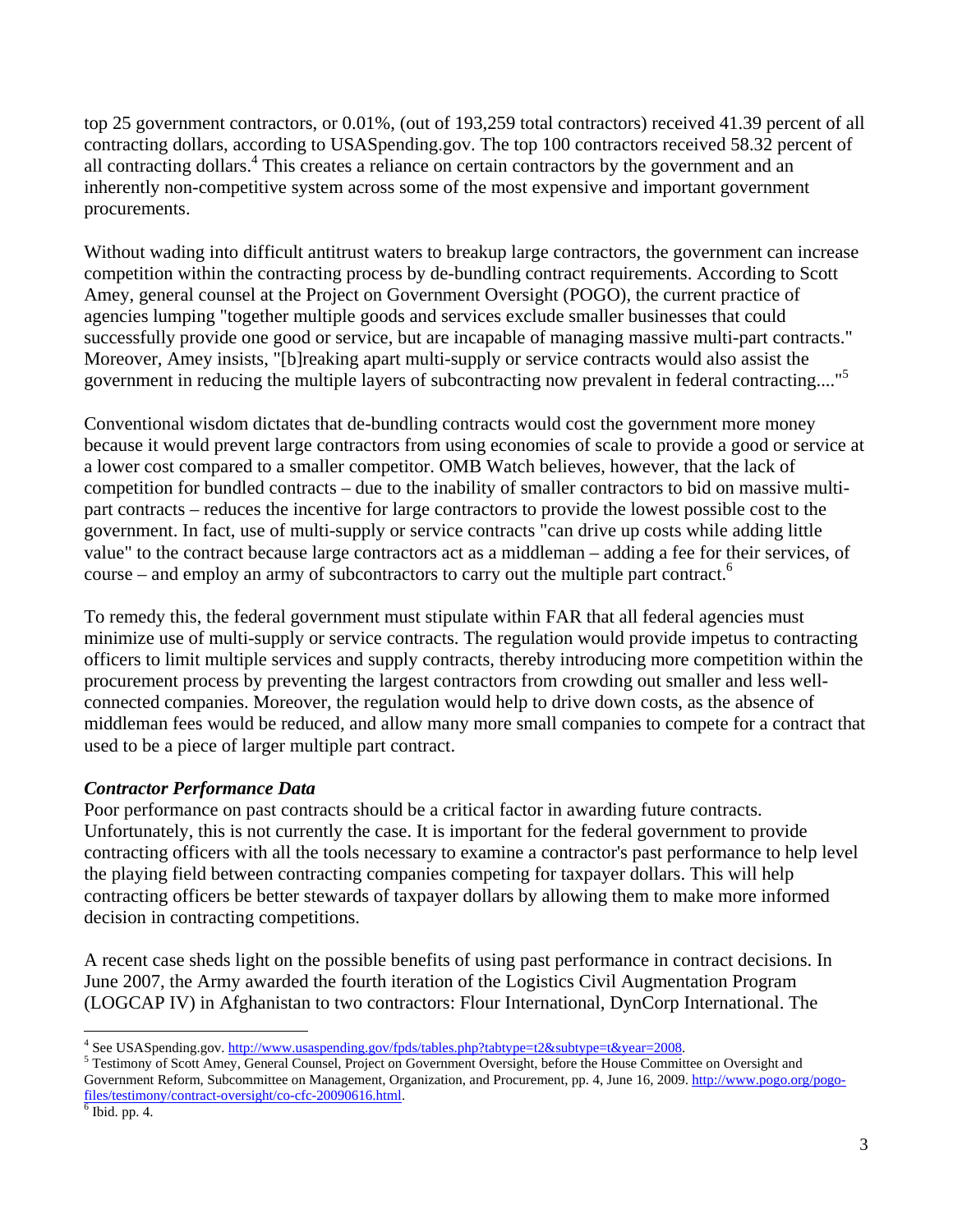government awarded the previous LOGCAP contract solely to KBR, but accusations of misdeeds under the previous contract caused the Army to rethink the sole-source selection. The inclusion of multiple contractors, according to the Army, allowed the government to mitigate risk by not having to rely on only one source.

The past performance of KBR played a central role in the government's decision of the outsourcing of LOGCAP IV, according to a press release from Sen. Byron Dorgan (D-ND), chairman of the Democratic Policy Committee (DPC).<sup>7</sup> Over the past several years, the DPC has held multiple hearings examining the faulty contract work of KBR in Iraq and Afghanistan. According to a press release put out by the senator's office, the Army in fact did use KBR's past performance as a central reason to bypass the award of LOGCAP IV to KBR in Afghanistan. While past performance data should be a determining factor when making contracting decisions, contracting officers should not have to rely on a congressional committee to hunt the information down.

In order to improve the use of relevant performance data on contractors, the Obama administration should work to improve PPIRS by implementing the Government Accountability Office's (GAO) recommendations in *Federal Contractors: Better Performance Information Needed to Support Agency Contract Award Decisions* and by expanding and opening to the public the contractor integrity database congressionally mandated in the FY 2009 National Defense Authorization Act.<sup>8</sup>

In July 2009, the federal government amended FAR to require mandatory use of PPRIS by all contracting officers.<sup>9</sup> Despite this improvement, it is still important the government improve the quality of data in PPRIS. According to the GAO, the government has yet to meet the recommendations of a 2005 Office of Federal Procurement Policy (OFPP) interagency group tasked with generating pertinent and timely performance information. The recommendations included standardizing the different contracting ratings used by various agencies; requiring more meaningful past performance information, including terminations for default; developing a centralized questionnaire system for sharing government-wide; and possibly eliminating multiple systems that feed performance information in PPIRS.<sup>10</sup>

GAO, in turn, recommended standardizing evaluation factors and rating scales government-wide for documenting contractor performance and establishing policy for documenting performance-related information that the government does not currently capture systematically across agencies, such as contract terminations for default and a prime contractor's management of its subcontractors. GAO also recommended developing system tools and metrics for agencies to use in monitoring and managing the documenting of contractor performance, such as contracts requiring an evaluation and information on delinquent reports. $^{11}$ 

Implementation of these recommendations, together with mandatory use of PPIRS, should help to

1

<sup>7</sup> "PENTAGON AWARDS NEW LOGCAP IV CONTRACT FOR AFGHANISTAN TO TWO OTHER FIRMS, BYPASSING KBR" Press Release from Sen. Byron Dorgan (D-ND), July 8, 2009. http://www.ombwatch.org/files/budget/dorgankbrpressrelease.pdf 8

GAO, *Federal Contractors: Better Performance Information Needed to Support Agency Contract Award Decisions*, GAO-09-374, April 23, 2009. http://www.gao.gov/new.items/d09374.pdf. Public Law 110-417, Sec. 872, October 14, 2008.

http://frwebgate.access.gpo.gov/cgi-bin/getdoc.cgi?dbname=110\_cong\_public\_laws&docid=f:publ417.110.pdf.<br>9 See FAR § 42.1502 Policy. http://www.acquisition.gov/far/current/html/Subpart%2042\_15.html#wp1075411.

<sup>&</sup>lt;sup>10</sup> GAO, *Federal Contractors*, GAO-09-374, pps. 19-20, April 2009. http://www.gao.gov/new.items/d09374.pdf. <sup>11</sup> Ibid. pp. 21.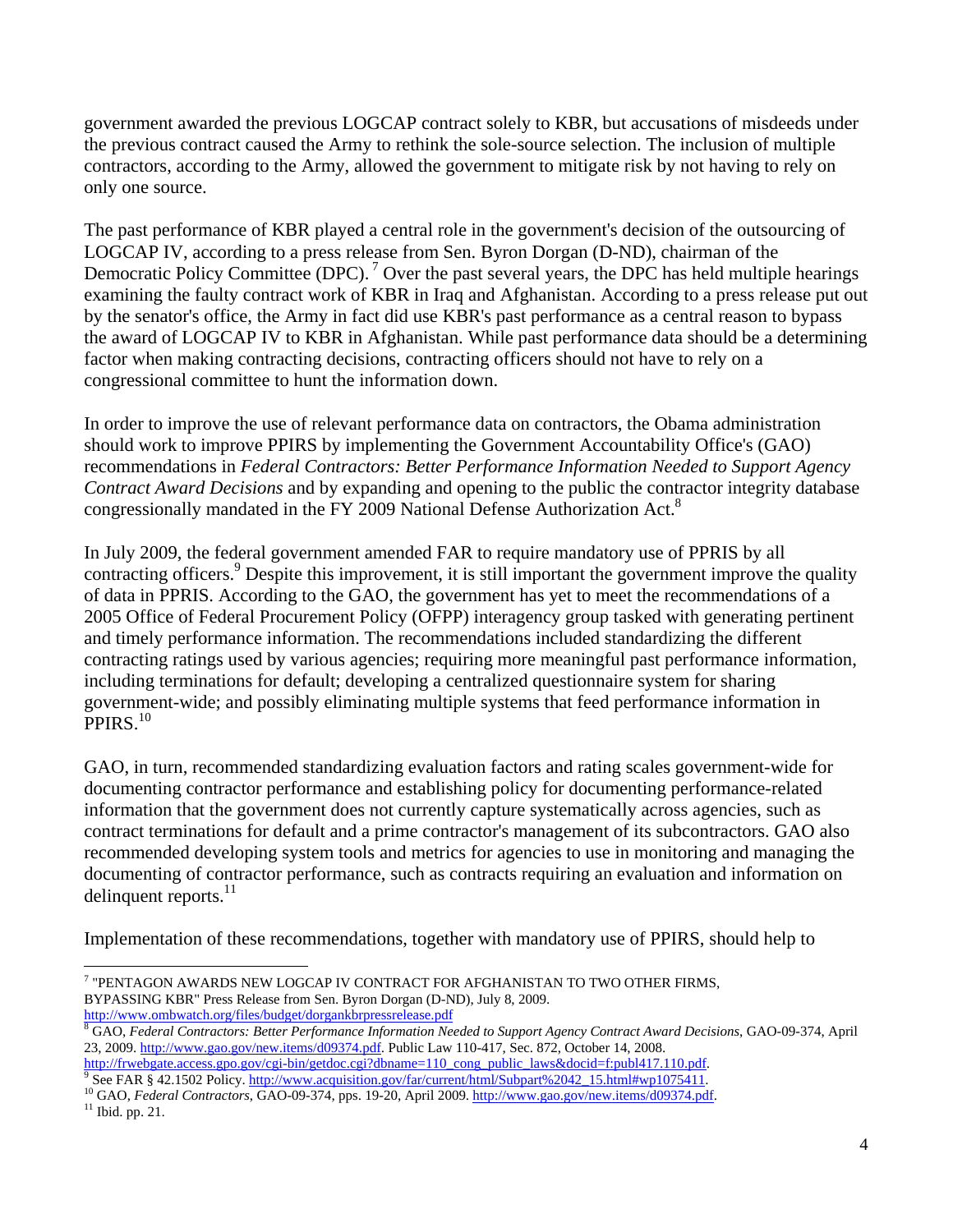address the shortcomings of the collection and use of performance data in the procurement system indentified by the GAO report, including "a lack of accountability and lack of system tools and metrics" and "[v]ariations in evaluation and rating factors." The GAO also concluded that there was a "reluctance to rely more on past performance...[due to] skepticism about the reliability of the information and difficulty assessing relevance to specific acquisitions."<sup>12</sup> Improving the quality and utility of information collected about contractor performance is the key to reducing this skepticism.

The Obama administration should focus on improving the quality of contractor performance data so it is both relevant and usable by contracting officers. Instituting a system where federal employees who are independent from managing a particularly contract competition and implementation are responsible for collecting performance data on that particular contract would help to bring more independence to performance data collection. This would also improve the quality of data collected.

Furthermore, the government needs to expand the contractor misconduct database congressionally mandated in the FY 2009 National Defense Authorization Act to increase the type of data that contracting officers have access to. The database authorized would catalog civil and criminal misconduct by contractors, but it is circumscribed to those contractors that receive a contract from the Department of Defense. Currently, this type of data on contract performance exists across various agencies in unconnected and disjointed databases and websites. In the absence of such a unified database provided by the government, the Project on Government Oversight (POGO) has compiled a prototype database.13 This prototype shows the potential of a centralized database to help inform future contracting decisions by the federal government.

While the Defense Department is the largest contracting agency in the federal government, other large contracting agencies include the Department of Homeland Security, Energy, and the National Aeronautics and Space Administration (NASA). It is reasonable to believe that contracting officers within those other agencies would benefit from access to a database of information on misdeeds and poor performance by any contractor that receives a government contract. Therefore, the government needs to expand the misconduct database to include all contractors across the federal government and, like our recommendation for the PPIRS database, make the information available to the public.

# *Selecting the Right Contract Type*

Within the procurement process, selecting the right contract vehicle is vitally important to the government's ability to achieve good contracting outcomes. Currently, contracting officers too often select an inappropriate contract for a particular situation, and the government does not adequately impart the details of acquisition regulation to contracting officers. The federal government needs to implement GAO's recommendations in *Contract Management: Minimal Compliance with New Safeguards for Time-and-Materials Contracts for Commercial Services and Safeguards Have Not Been Applied to GSA Schedules Program* and stipulate the minimal use of multi-supply or service contracts.<sup>14</sup>

According to the GAO report, a statutory change to FAR, effective February 2007, allows contracting officers to use time-and-materials (T&M) contracts to acquire commercial services. T&M contracts are

<sup>14</sup> GAO, Contract Management: Minimal Compliance with New Safeguards for Time-and-Materials Contracts for Commercial Services and Safeguards Have Not Been Applied to GSA Schedules Program, GAO-09-579, June 24, 2009. http://www.gao.gov/new.items/d09579.pdf.

<sup>1</sup> 

<sup>&</sup>lt;sup>12</sup> Ibid. Executive Summary.<br><sup>13</sup> For more information POGO's Federal Contractor Misconduct Database, visit http://www.contractormisconduct.org/index.cfm.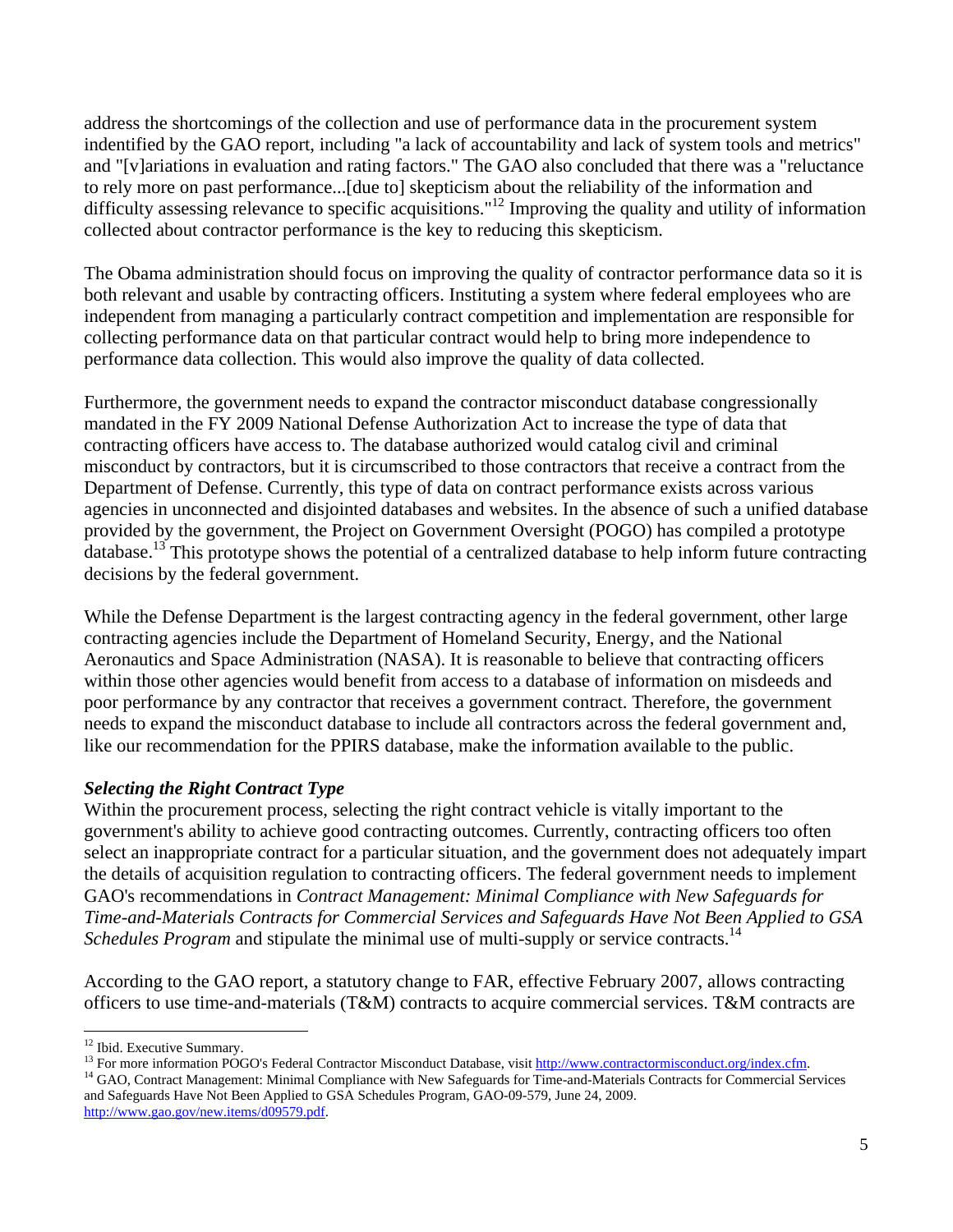precarious because the government bears the risk of cost overruns. Despite safeguards included in FAR § 12, including a requirement that contracting officers prepare a detailed determination and findings that no other contract type is suitable, contracting officers routinely failed to perform the appropriate determination and findings and continually used T&M contracts in inappropriate situations. Moreover, most contracting officers had the mistaken impression that the fixed labor rate in T&M contracts constituted a fixed-price contract.<sup>15</sup>

The GAO recommended that the Administrator of OFPP amend FAR § 16.6, which deals with T&M, labor-hour and letter contracts, and FAR § 16.2, which deals with fixed price contracts, to make it clear that contracts with a fixed hourly rate and an estimated ceiling price are T&M or labor-hour contracts, not fixed-price type contracts.

The GAO also called for OFPP to amend FAR § 8.4, which pertains to the Government Services Administration (GSA) schedules program, to explicitly require the same safeguards for commercial T&M services (i.e., the FAR § 12 determination and findings and the justification for changes to the ceiling price – that are required in FAR § 12.207). Additionally, GAO called on OFPP to provide guidance to contracting officials on the requirements in FAR § 12.207 for the detailed determination and findings for T&M or labor-hour contracts for commercial services and encourage agencies to provide training regarding the determination and findings requirement.<sup>16</sup>

Furthermore, the OFPP needs to amend the FAR to prevent the excessive use of multi-supply or service contracts and the resultant multiple layers of subcontractors. Multiple layers of subcontracting, found in large multi-supply or service contracts, are so problematic – not only in the difficulty of creating transparency among the layers, but also in the contracts' tendency to drive up costs while adding little value – the FY 2009 National Defense Authorization Act directed the Defense Department to minimize excessive use of multiple layers of subcontractors.<sup>17</sup> The federal government must expand this directive across the entire government and provide oversight to ensure those types of contracts are actually minimized. Regulation and oversight would provide contracting officers with the impetus to limit multiple services and supply contracts, and thereby prevent the boondoggle of multiple layers of subcontractors. If the federal government institutes these remedies, less waste will result from the use of inappropriate contract vehicles by contracting officers.

# *Inherently Governmental/Commercial Model*

The determination of what is an inherently governmental function and what is commercial within the procurement process is a difficult task. OMB Watch supports the government's drive to clarify the current definition of inherently governmental function, but believes that the ambiguous distinction between inherently governmental and commercial will not improve with clarification of the current definition of inherently governmental function. Instead, OMB Watch believes that the federal government must reexamine the inherently governmental/commercial model.

Any further distinction between inherently governmental and commercial functions by the government would jeopardize the general applicability of the inherently governmental test across government

 $\overline{a}$ <sup>15</sup> See FAR § 12.207 Contract Type. http://www.acquisition.gov/far/current/html/Subpart%2012\_2.html#wp1087410; GAO, Contract Management, GAO-09-579, executive summary, June 2009. http://www.gao.gov/new.items/d09579.pdf.

<sup>&</sup>lt;sup>16</sup> GAO, Contract Management, GAO-09-579, pp. 29, June 2009. http://www.gao.gov/new.items/d09579.pdf.<br><sup>17</sup> Public Law 110-417, Sec. 866, October 14, 2008. http://frwebgate.access.gpo.gov/cgibin/getdoc.cgi?dbname=110\_cong\_public\_laws&docid=f:publ417.110.pdf.